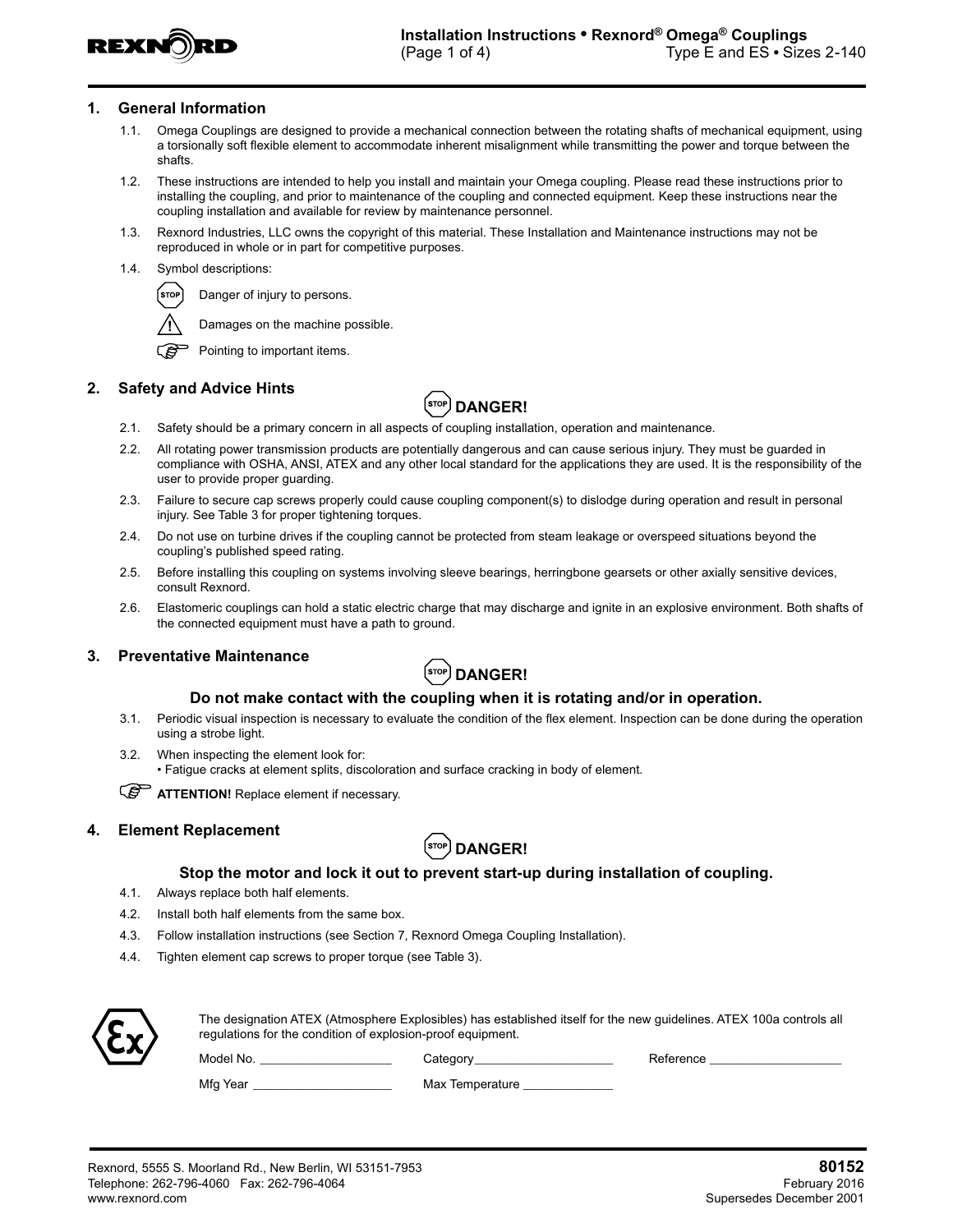

**5. Rexnord Omega Coupling Design and Part Numbers**





| Table 1 Omega (E & ES) Part Numbers |                           |                            |                          |                      |                                            |                             |                                         |                             |            |                                             |                                   |  |  |
|-------------------------------------|---------------------------|----------------------------|--------------------------|----------------------|--------------------------------------------|-----------------------------|-----------------------------------------|-----------------------------|------------|---------------------------------------------|-----------------------------------|--|--|
|                                     | <b>Elastomer Element</b>  |                            |                          | <b>Hubs</b>          |                                            |                             | <b>Element Cap Screws 6</b>             | High                        |            |                                             |                                   |  |  |
| <b>Size</b>                         | Е<br><b>Standard</b><br>⋒ | ES<br><b>Spacer</b><br>(2) | Rough<br>Bore (Std)<br>3 | Hub<br>$\circled{4}$ | Taper-Lock QD Bushed<br>Hub<br>$\circledS$ | Carbon<br><b>Steel</b><br>6 | <b>Stainless</b><br><b>Steel</b><br>$6$ | <b>Size</b><br>(in)         | Qty        | <b>Speed</b><br><b>Rings</b><br>$\circledD$ | <b>Sleeve</b><br><b>Extension</b> |  |  |
| 2                                   | 10287330                  | 10287346                   | 10287359                 |                      |                                            | 10287681                    | 10287682                                | $1/4 - 20 \times 3/8"$      | $8 + 8*$   |                                             |                                   |  |  |
| 3                                   | 10287331                  | 10287347                   | 10287365                 | 10287464             |                                            | 10314073                    | 10287684                                | $1/4 - 20 \times 1/2$ "     | $8 + 8*$   | $\overline{\phantom{0}}$                    | 10287525                          |  |  |
| $\overline{4}$                      | 10287332                  | 10287348                   | 10287373                 | 10287465             | 10287478                                   | 10314073                    | 10287684                                | $1/4 - 20 \times 1/2$ "     | $8 + 8*$   |                                             | 10287526                          |  |  |
| 5                                   | 10287333                  | 10287349                   | 10287386                 | 10287466             | 10287479                                   | 10314073                    | 10287684                                | $1/4 - 20 \times 1/2$ "     | $8 + 8*$   | $\overline{\phantom{0}}$                    | 10287527                          |  |  |
| 10                                  | 10287334                  | 10287350                   | 10287403                 | 10287467             | 10287480                                   | 10313938                    | 10287686                                | $1/4 - 20 \times 1/2$ "     | $12 + 12*$ | $\overline{\phantom{0}}$                    | 10287528                          |  |  |
| 15                                  | 10287335                  | 10287351                   | 10287416                 | 10288104             | 10287481                                   | 10314939                    | 10287687                                | $5/16 - 18 \times 1/2$ "    | 12         | $\overbrace{\phantom{12332}}$               | 10287524                          |  |  |
| 20                                  | 10287336                  | 10287352                   | 10287418                 | 10287468             | 10287482                                   | 10316221                    | 10287689                                | $3/8 - 16 \times 5/8$ "     | 12         | 10287498                                    | 10287529                          |  |  |
| 30                                  | 10287337                  | 10287353                   | 10287427                 | 10287469             | 10287483                                   | 10316221                    | 10287689                                | $3/8 - 16 \times 5/8$ "     | 12         | 10287499                                    | 10287530                          |  |  |
| 40                                  | 10287338                  | 10287354                   | 10287437                 | 10287470             | 10287484                                   | 10315342                    | 10287691                                | $3/8 - 16 \times 5/8$ "     | 16         | 10287500                                    | 10287531                          |  |  |
| 50                                  | 10287339                  | 10287355                   | 10287447                 | 10287471             | 10287485                                   | 10315342                    | 10287691                                | $3/8 - 16 \times 5/8$ "     | 16         | 10287501                                    | 10287532                          |  |  |
| 60                                  | 10287340                  | 10287356                   | 10287454                 | 10287472             | 10287486                                   | 10313041                    | 10287693                                | $1/2 - 13 \times 7/8$ "     | 16         | 10287502                                    | 10287533                          |  |  |
| 70                                  | 10287341                  | 10287357                   | 10287459                 | 10287473             | 10287487                                   | 10313041                    | 10287693                                | $1/2 - 13 \times 7/8$ "     | 16         | 10287503                                    | 10287534                          |  |  |
| 80                                  | 10287342                  | 10287358                   | 10287460                 | 10287474             | 10287488                                   | 10313041                    | 10287693                                | $1/2 - 13 \times 7/8$ "     | 16         | 10287504                                    | 10287535                          |  |  |
| 100                                 | 10287343                  |                            | 10287461                 | 10287475             | 10287490                                   | 10315236                    | 10287695                                | $3/4 - 10 \times 1 - 1/2$ " | 20         | $\overline{\phantom{0}}$                    | 10287536                          |  |  |
| 120                                 | 10287344                  | $\overline{\phantom{0}}$   | 10287462                 | 10287476             | 10287489                                   | 10312654                    | 10287965                                | $3/4 - 10 \times 1 - 1/2$ " | 24         |                                             | 10287537                          |  |  |
| 140                                 | 10287345                  | $\overline{\phantom{0}}$   | 10287463                 | 10287477             | 10287491                                   | 10315315                    | 10287698                                | $1.0 - 8 \times 1 - 1/2$ "  | 32         | $\overline{\phantom{0}}$                    | 10287538                          |  |  |

\*Extra cap screws provided for spacer couplings with rings.

# **6. Drive Alignment**

# $\left($ STOP) DANGER!

# **Stop the motor and lock it out to prevent start-up during installation of coupling.**

STEP 1



**ATTENTION!** Improper alignment of the equipment or hubs may result in hub contact and sparking.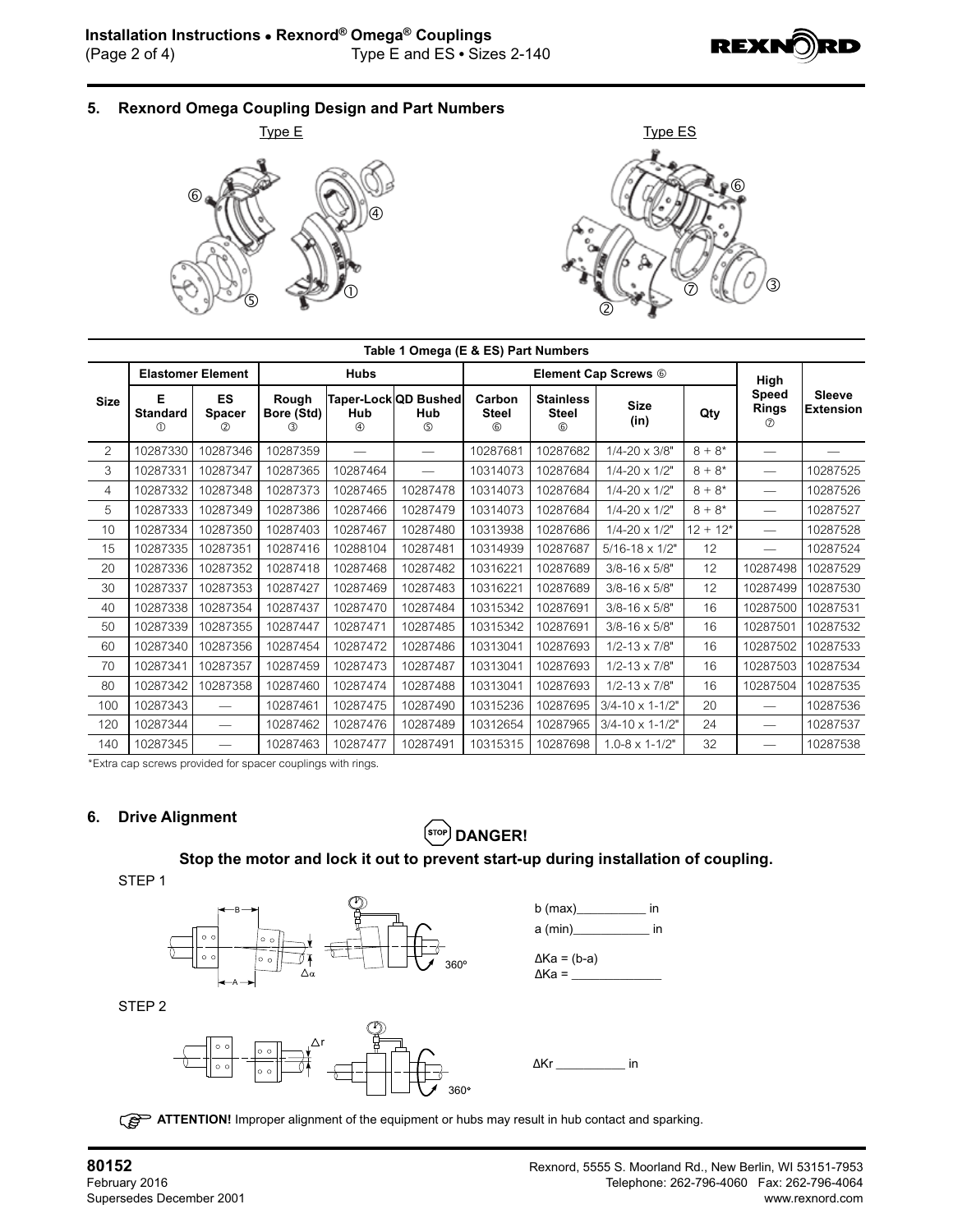

STEP 3

 $\frac{\Delta Ka}{\Delta a \text{ max}}$  +  $\frac{\Delta Kr}{\Delta Kr \text{ max}}$ ∆Ka max

≤ 1

∆Ka — refer to Step 1 ∆Kr — refer to Step 2 ∆Ka max & ∆Kr max — refer to Table 2

|                        | Table 2 — Maximum Misalignment (in) |          |      |      |      |      |      |      |      |      |      |      |      |      |      |      |      |
|------------------------|-------------------------------------|----------|------|------|------|------|------|------|------|------|------|------|------|------|------|------|------|
| Coupling Size (E & ES) |                                     |          | ◠    |      |      | 10   | 15   | 20   | 30   | 40   | 50   | 60   | 70   | 80   | 100  | 120  | 140  |
| Angular                | $\Delta$ Ka max                     | $0.13 -$ | 0.16 | 0.18 | 0.22 | 0.25 | 0.25 | 0.23 | 0.28 | 0.35 | 0.42 | 0.31 | 0.32 | J.39 | 0.37 | 0.46 | 0.55 |
| Radial                 | $\Delta$ Kr max                     | .06      | 06.ر | 0.06 | 0.06 | 0.06 | 0.06 | 0.09 | 0.09 | 0.09 | 0.09 | 0.13 | 0.13 | 0.13 | 0.16 | 0.16 | 0.16 |

# **7. Rexnord Omega Coupling Installation**

## STEP 1

- 7.1. Clean dirt and burrs from shafts and hub bores.
- 7.2. Be sure the keys fit shafts properly.
- 7.3. Position both hubs on the shaft without tightening the set screws.
- 7.4. Use a half element to set proper hub spacing.
- 7.5. When the hubs are properly spaced, tighten the set screws.
- 7.6. When using tapered bushings, follow bushing manufacturer's instructions.

## STEP 2

- 7.7. Mount first half element to the hubs using cap screws provided.
- 7.8. Rotate the shaft 180 degrees and secure second half element.
- 7.9. If shaft cannot be rotated, mount half elements at 90 degrees.

## STEP 3

- 7.10. Tighten all cap screws to the torques specified in Table 3.
- 7.11. Align equipment.
- 7.12. Install proper guarding prior to equipment start-up.

**ATTENTION!** When installing the element, first snug all the cap screws with a light torque, then tighten all cap screws to proper torque using a torque wrench.

# **8. Cap Screw Torque**

- 8.1. Do not lubricate cap screw threads.
- 8.2. Cap screws must have a thread-locking adhesive applied.
- 8.3. Tighten cap screws by using torque wrench.







Type E Type ES





Type E Type ES



| Table 3 - Cap Screw Torque* |              |           |           |                         |                             |             |  |  |  |  |  |
|-----------------------------|--------------|-----------|-----------|-------------------------|-----------------------------|-------------|--|--|--|--|--|
| <b>Size</b>                 |              |           |           | Tightening Torque - Dry | <b>Size</b>                 | Wrench      |  |  |  |  |  |
|                             | Qty          | $(Ib-in)$ | $(Ib-ft)$ | N-m                     | (in)                        | <b>Size</b> |  |  |  |  |  |
| $\overline{2}$              | $8 + 8^{**}$ | 204       | 17        | 23                      | $1/4 - 20 \times 3/8"$      |             |  |  |  |  |  |
| 3                           | $8 + 8^{**}$ | 204       | 17        | 23                      | $1/4 - 20 \times 1/2"$      |             |  |  |  |  |  |
| 4                           | $8 + 8^{**}$ | 204       | 17        | 23                      | $1/4 - 20 \times 1/2$ "     | 7/16"       |  |  |  |  |  |
| 5                           | $8 + 8^{**}$ | 204       | 17        | 23                      | $1/4 - 20 \times 1/2$ "     |             |  |  |  |  |  |
| 10                          | $12 + 12**$  | 204       | 17        | 23                      | $1/4 - 20 \times 1/2$ "     |             |  |  |  |  |  |
| 15                          | 12           | 288       | 24        | 33                      | $5/16 - 18 \times 1/2$ "    | 1/2"        |  |  |  |  |  |
| 20                          | 12           | 360       | 30        | 40                      | $3/8 - 16 \times 5/8"$      |             |  |  |  |  |  |
| 30                          | 12           | 360       | 30        | 40                      | $3/8 - 16 \times 5/8"$      | 9/16"       |  |  |  |  |  |
| 40                          | 16           | 360       | 30        | 40                      | $3/8 - 16 \times 5/8"$      |             |  |  |  |  |  |
| 50                          | 16           | 360       | 30        | 40                      | $3/8 - 16 \times 5/8"$      |             |  |  |  |  |  |
| 60                          | 16           | 900       | 75        | 100                     | $1/2 - 13 \times 7/8$ "     |             |  |  |  |  |  |
| 70                          | 16           | 900       | 75        | 100                     | $1/2 - 13 \times 7/8$ "     | 3/4"        |  |  |  |  |  |
| 80                          | 16           | 900       | 75        | 100                     | $1/2 - 13 \times 7/8"$      |             |  |  |  |  |  |
| 100                         | 20           | 3.240     | 270       | 370                     | $3/4 - 10 \times 1 - 1/2$ " | $1 - 1/8"$  |  |  |  |  |  |
| 120                         | 24<br>3,240  |           | 270       | 370                     | $3/4 - 10 \times 1 - 1/2$ " |             |  |  |  |  |  |
| 140                         | 32           | 7.080     | 590       | 800                     | $1.0 - 8 \times 1 - 1/2$ "  | $1 - 1/2"$  |  |  |  |  |  |

 \*Cap screws have self-locking patches which should not be lubricated or reused more than twice.

\*\*Extra cap screws provided for spacer couplings with rings.